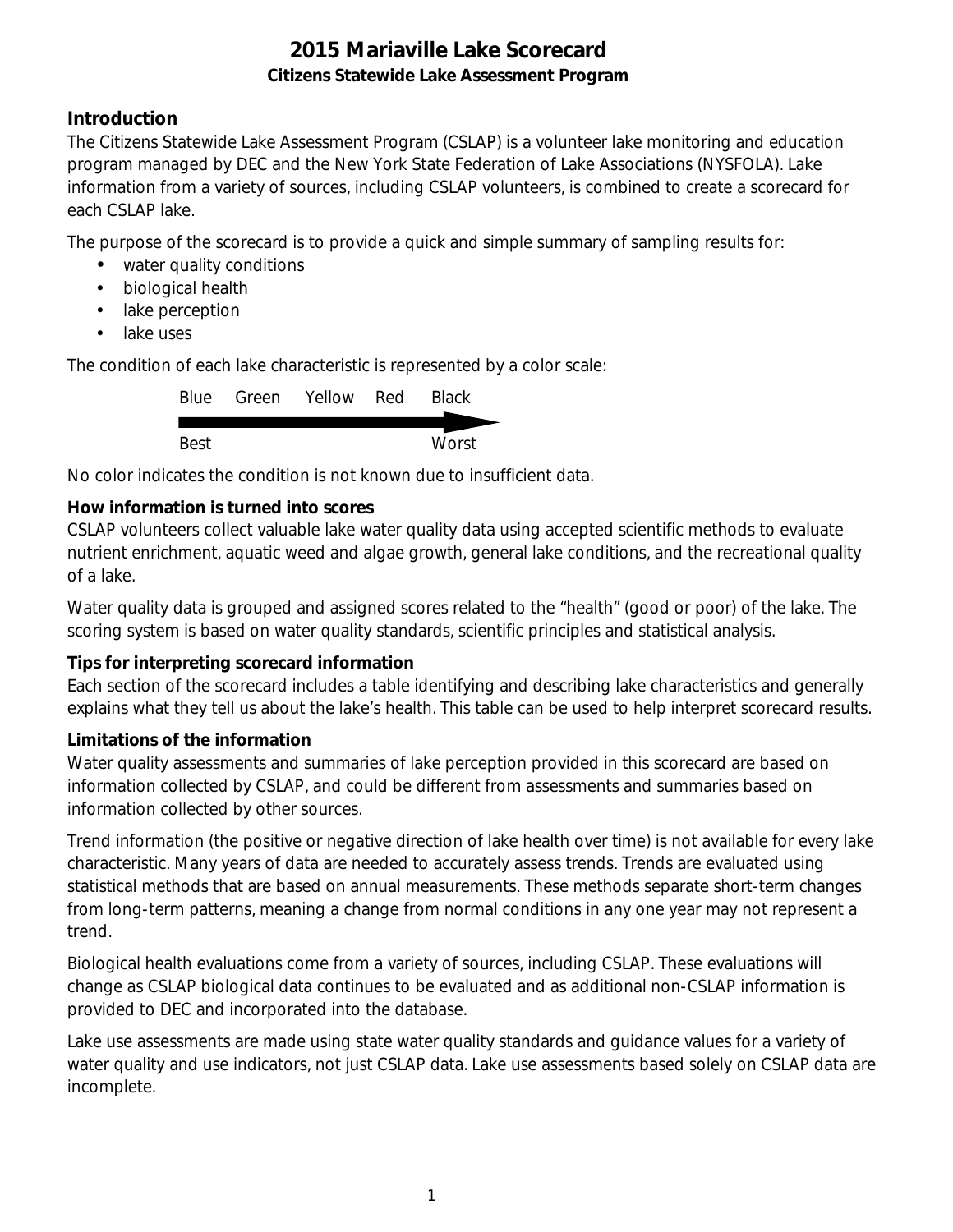### **Water Quality Assessment**

Water quality assessments are based on data collected from the deepest part of the lake every other week, for 15 weeks, from late spring through early fall. The data is used to evaluate a number of lake conditions, including algae growth (productivity or trophic status), pH and deepwater dissolved oxygen levels. There is not enough data to identify a trend in the deepwater oxygen levels for any CSLAP lake.



*\**All years of CSLAP data collection for the lake except those for which data was not available.

| The following data is collected and analyzed to determine the water quality score. |  |  |
|------------------------------------------------------------------------------------|--|--|
|                                                                                    |  |  |

| Water quality<br>characteristic         | <b>Score</b>                                                        | Description of characteristic                                                                                                                                         | What it means                                                                                                                                                                              |
|-----------------------------------------|---------------------------------------------------------------------|-----------------------------------------------------------------------------------------------------------------------------------------------------------------------|--------------------------------------------------------------------------------------------------------------------------------------------------------------------------------------------|
|                                         | Total<br>Phosphorus (TP)                                            | TP is measured because it is an<br>important nutrient that often controls<br>the growth of algae and rooted plants.                                                   | Too much phosphorus can harm aquatic life,<br>water supplies, and recreational uses by causing<br>excessive algae growth.                                                                  |
| <b>Trophic Status</b>                   | Chlorophyll a                                                       | Chlorophyll a is measured to estimate<br>the amount of algae in a lake.                                                                                               | The amount of chlorophyll a is usually closely<br>related to the amount of phosphorus and can<br>affect water clarity.                                                                     |
|                                         | Secchi Disk                                                         | This is a device to measure how far<br>down into the water you can see.                                                                                               | Water clarity is a strong indicator of the public's<br>opinion of lake conditions.                                                                                                         |
|                                         | рH                                                                  | Water pH is measured to determine its<br>acidity or alkalinity.                                                                                                       | Values between 6 and 9 support most types of<br>plant and animal life.                                                                                                                     |
| pH Balance                              | Conductivity                                                        | Conductivity is measured to estimate<br>the amount of dissolved and<br>suspended solids in water, including<br>salts and organic material.                            | High conductivity values may be related to<br>geology or land use practices and can indicate<br>susceptibility to changes in pH.                                                           |
| Deepwater<br><b>Dissolved</b><br>Oxygen | Phosphorus,<br>ammonia, nitrite,<br>iron, manganese,<br>and arsenic | Dissolved oxygen (DO) is not<br>measured directly, but can be inferred<br>from the levels of certain chemicals in<br>water samples collected near the lake<br>bottom. | Dissolved oxygen is critical for the ecological<br>balance of lakes. Low DO in bottom waters can<br>affect the survival of fish and lake organisms and<br>cause chemical changes in lakes. |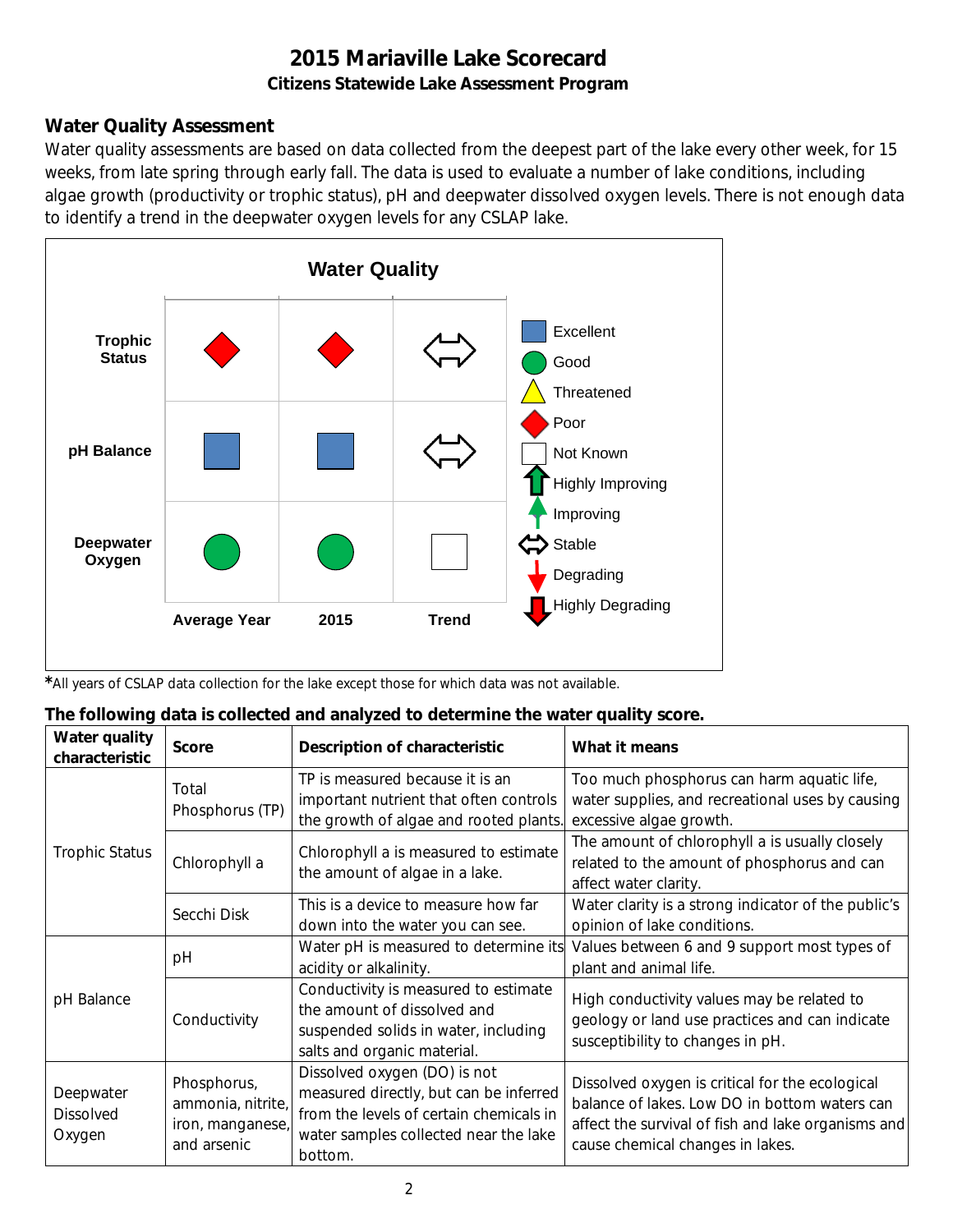#### **The water quality scores for each water quality characteristic are determined by the following:**

| Water quality<br>characteristic         | <b>Score</b> | <b>Criteria Score Elements</b>                                                                     | How Criteria Are Used to Determine Score                                                           |
|-----------------------------------------|--------------|----------------------------------------------------------------------------------------------------|----------------------------------------------------------------------------------------------------|
|                                         | Excellent    | Average value for each trophic                                                                     | Trophic score $= 8$ or 9 (two of three trophic indicators<br>= oligotrophic, other is mesotrophic) |
| <b>Trophic Status</b>                   | Good         | indicator (water clarity, chlorophyll<br>a, total phosphorus) assigned score                       | Trophic score = $6$ or 7 (at least two trophic indicators<br>$=$ mesotrophic or "higher")          |
|                                         | Threatened   | of 3 if oligotrophic <sup>+</sup> , 2 if<br>mesotrophic <sup>+</sup> , 1 if eutrophic <sup>+</sup> | Trophic score $=$ 4 or 5 (at least one trophic indicator<br>= mesotrophic or "higher")             |
|                                         | Poor         |                                                                                                    | Trophic score = $3$ (all trophic indicators = "eutrophic")                                         |
|                                         | Excellent    | Average pH is evaluated against                                                                    | pH between 7.5 and 8.5                                                                             |
|                                         | Good         | state water quality standards                                                                      | pH between 7 and 7.5                                                                               |
| pH Balance                              | Threatened   | (should be above 6.5 and below 8.5)<br>and average conductivity evaluated                          | pH above 8.5, pH between 6.5 and 7, or conductivity<br>$< 50$ ug/l                                 |
|                                         | Poor         | to determine if low buffering<br>capacity against future pH change                                 | pH < 6.5                                                                                           |
|                                         | Excellent    | Deepwater ammonia and                                                                              | Actual DO data indicating fully oxygenated conditions<br>in stratified lakes to lake bottom        |
| Deepwater<br><b>Dissolved</b><br>Oxygen | Good         | phosphorus levels are compared to<br>surface readings, and assigned a                              | All shallow lakes assumed to be good absent data;<br>deepwater scores $= 1$                        |
|                                         | Threatened   | score of 3 if bottom readings are<br>>10x surface readings and a score                             | Deepwater NH3 score + Deepwater TP score > 3 or<br>actual DO data indicating hypoxic conditions    |
|                                         | Poor         | of 2 if bottom readings are >5x<br>surface readings                                                | Deepwater NH3 score $=$ 3 or actual DO data<br>indicating anoxic conditions                        |
|                                         | Not known    |                                                                                                    | No deepwater $O2$ or indicator data in stratified lake                                             |

**+** trophic designations- oligotrophic = water clarity > 5 m, chlorophyll a < 2 ug/l, total phosphorus < 10 ug/l mesotrophic = water clarity 2-5 m, chlorophyll a 2-8 ug/l, total phosphorus = 10-20 ug/l

eutrophic = water clarity < 2 m, chlorophyll a > 8 ug/l, total phosphorus > 20 ug/l

#### **The water quality trends for each water quality characteristic and measure of lake perception are determined by the following:**

| Highly Improving:        | linear regression correlation coefficient ( $R^2$ ) > 0.5 and p value < 0.01, with trend toward<br>higher "score"                           |
|--------------------------|---------------------------------------------------------------------------------------------------------------------------------------------|
| Improving:               | $R^2 > 0.33$ and p value < 0.05, or $R^2 > 0.5$ and p value < 0.05, or $R^2 > 0.33$ and p value < 0.01,<br>with trend toward higher "score" |
| Stable:                  | neither linear regression nor p value in statistically significant ranges as defined above                                                  |
| Degrading:               | $R^2 > 0.33$ and p value < 0.05, or $R^2 > 0.5$ and p value < 0.05, or $R^2 > 0.33$ and p value < 0.01,<br>with trend toward lower "score"  |
| <b>Highly Degrading:</b> | $R^2 > 0.5$ and p value < 0.01, with trend toward lower "score"                                                                             |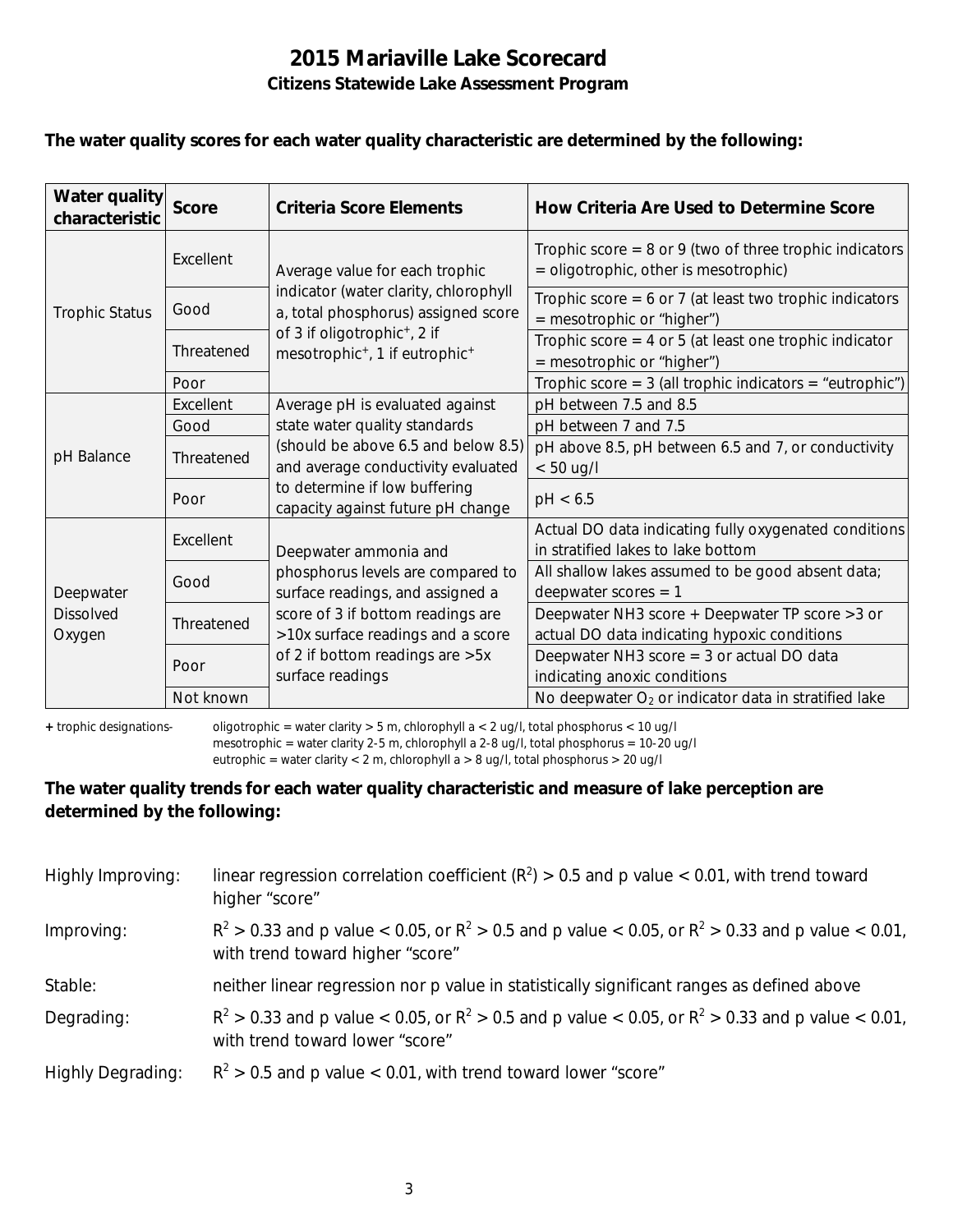# **Biological Health**

Biological health of lakes can be evaluated in a number of ways. For CSLAP lakes, biological health evaluations are based on the presence of invasive plants, the type and number of blue-green harmful algal blooms, the presence of invasive animals (zebra mussels, spiny waterflea, etc.), the types of fish, aquatic plant diversity, and the number of pollution sensitive aquatic insects.

Biotic indices have been developed to evaluate a few biological health characteristics. Biotic indices are used to compare the biological community of the lake being sampled to the biological community of a known highquality lake. (Data to support biological health assessments is not available for all CSLAP lakes.)



*\** All years of CSLAP data collection for the lake except those for which data was not available.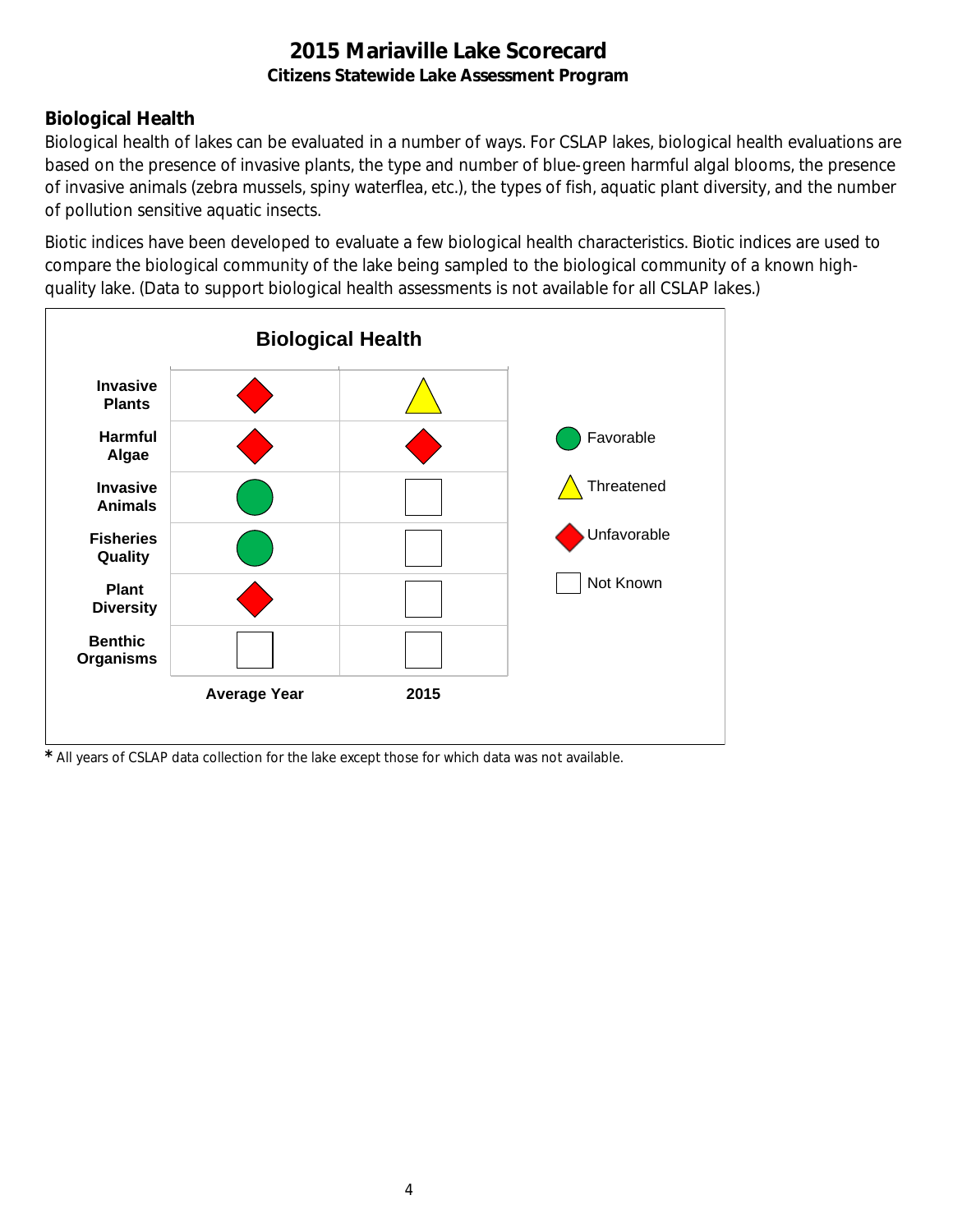|  |  |  | The following information is used to determine biological health scores. |
|--|--|--|--------------------------------------------------------------------------|
|  |  |  |                                                                          |

| <b>Biological Health</b><br>Characteristic | <b>Description of characteristic</b>                                                                                                                                                            | What it means                                                                                                                                                                                                                                                                                                                                                                          |
|--------------------------------------------|-------------------------------------------------------------------------------------------------------------------------------------------------------------------------------------------------|----------------------------------------------------------------------------------------------------------------------------------------------------------------------------------------------------------------------------------------------------------------------------------------------------------------------------------------------------------------------------------------|
| <b>Invasive Plants</b>                     | CSLAP volunteers survey lakes for nuisance,<br>non-native plants (water chestnut, Eurasian<br>water milfoil, etc.).                                                                             | Abundant invasive plants can crowd out native and<br>protected plants, create quality problems, and interfere<br>with recreation. "Unfavorable" means at least one<br>invasive plant species has been found. "Threatened"<br>lakes are geographically close to an "infected" lake, or<br>have water quality conditions that put them at higher<br>risk for species invasion.           |
| Harmful Algae                              | DEC and other biologists screen water<br>samples for blue-green algae cell pigments<br>and also test them for algal toxins.                                                                     | Harmful algae can reduce oxygen levels and may cause<br>harm to people recreating on the lake. "Unfavorable"<br>means algal toxin readings are unsafe for water<br>recreation; "threatened" means readings are<br>approaching unsafe for water recreation.                                                                                                                             |
| <b>Invasive Animals</b>                    | DEC and other biologists survey lakes for<br>nuisance, non-native animals (zebra mussels)<br>spiny water flea, etc.).                                                                           | Abundant invasive animals can harm native plant and<br>animal species, influence the likelihood of algal blooms,<br>and interfere with recreation. "Unfavorable" means at<br>least one invasive animal has been found. "Threatened"<br>lakes are geographically close to an "infected" lake, or<br>have water quality conditions that put them at higher<br>risk for species invasion. |
| <b>Fisheries Quality</b>                   | DEC and other fisheries biologists measure<br>the length and weight of various species in a<br>lake's fish community and conduct other<br>measures of the health of the fisheries<br>community. | Better fisheries quality indicates the lake has sufficient<br>food resources and habitat to support its fish<br>community. Several "biotic indices" are used to evaluate<br>fish community quality.                                                                                                                                                                                    |
| Plant Diversity                            | CSLAP volunteers, academic researchers and<br>consultants survey lakes for the number and<br>types of aquatic plants.                                                                           | Higher plant diversity indicates a more natural<br>environment and helps prevent invasive species from<br>taking over a lake. "Floristic quality indices" are used to<br>evaluate plant communities.                                                                                                                                                                                   |
| Benthic<br>Organisms                       | DEC and other biologists count and identify<br>the types of bottom living (benthic) aquatic<br>insects in a lake.                                                                               | More pollution sensitive (intolerant) aquatic insects in a<br>lake usually indicate good water quality and suitable<br>habitat. "Biotic indices" are used to evaluate benthic<br>communities.                                                                                                                                                                                          |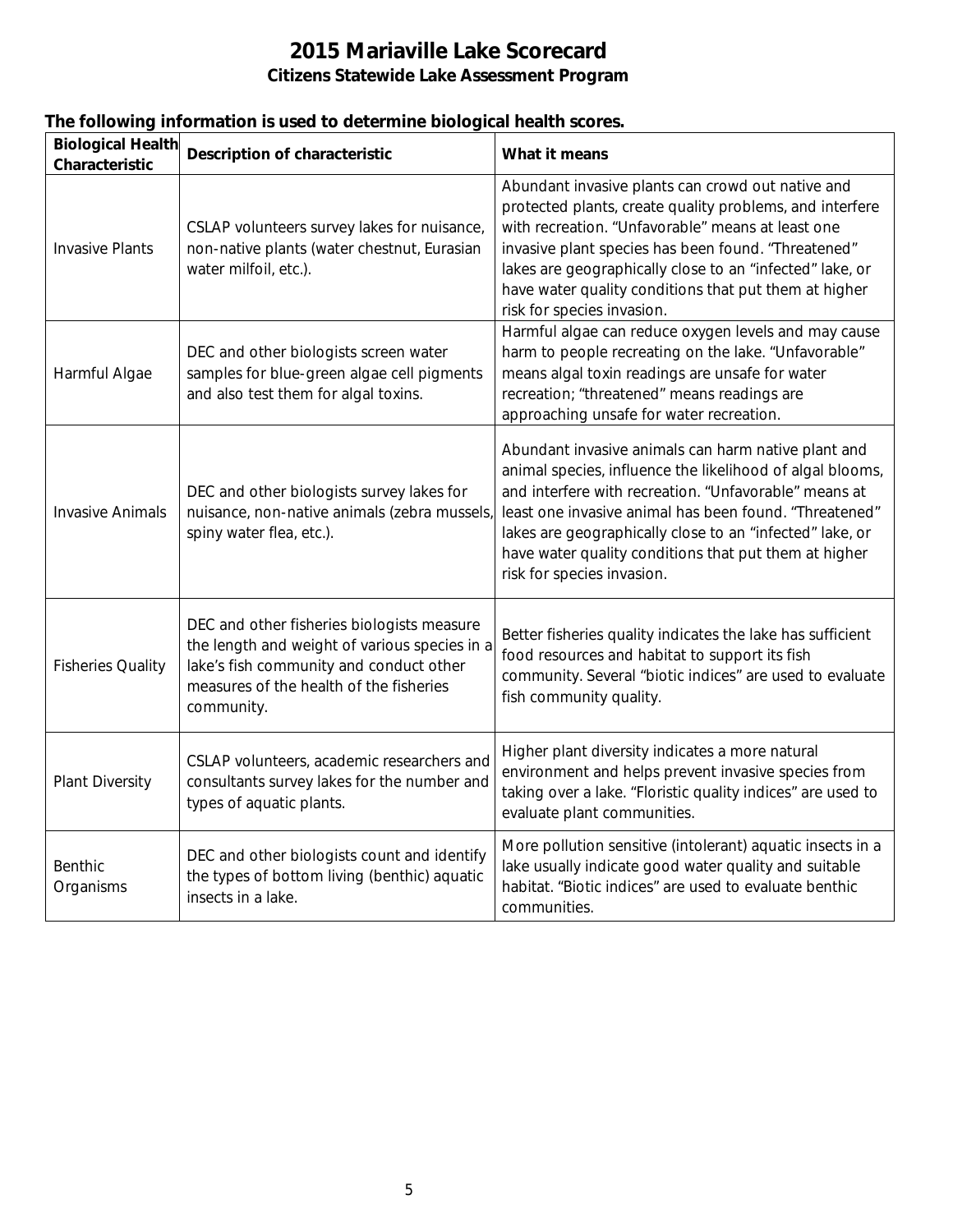#### **The biological health scores for each biological health characteristic are determined by the following:**

| <b>Water quality</b><br>characteristic | <b>Score</b> | <b>Criteria Score Elements</b>                               | How Criteria Are Used to Determine<br><b>Score</b>                           |
|----------------------------------------|--------------|--------------------------------------------------------------|------------------------------------------------------------------------------|
|                                        | Favorable    |                                                              | No evidence of invasive/exotic aquatic plants                                |
|                                        |              | Aquatic plant surveys are conducted by                       | Invasive plants found in nearby (<10 miles away)                             |
| <b>Invasive Plants</b>                 | Threatened   | CSLAP volunteers or by other                                 | lakes or public launch is found on lake                                      |
|                                        | Unfavorable  | organizations; invasive plants identified<br>by plant expert | Invasive/exotic aquatic plants found in lake                                 |
|                                        | Not Known    |                                                              | No aquatic plant surveys in lake (this year)                                 |
|                                        | Favorable    |                                                              | All data show algae, phycocyanin and toxin                                   |
|                                        |              | Harmful algae bloom (HAB) sampling                           | levels below DEC bloom criteria <sup>+</sup>                                 |
|                                        |              | conducted in open water and along                            | Fluoroprobe or toxin levels exceed DEC                                       |
| Harmful Algae                          | Threatened   | shoreline; total algae, algae species,                       | threatened# criteria; phycocyanin levels exceed                              |
|                                        |              | phycocyanin (blue green pigment) and                         | DEC bloom criteria, or visual evidence of blooms                             |
|                                        | Unfavorable  | algal toxins analyzed in samples                             | Fluoroprobe or toxin levels exceed DEC bloom                                 |
|                                        |              |                                                              | criteria in open water or shoreline                                          |
|                                        | Not Known    |                                                              | No HAB data available for lake                                               |
|                                        | Favorable    |                                                              | No reports of invasive/exotic aquatic animals                                |
|                                        |              | Invasive animal (primarily zebra or                          | and no clear threats exist                                                   |
|                                        | Threatened   | quagga mussel) surveys are conducted                         | Invasive animals found in nearby (<25 miles                                  |
| Invasive                               |              | on limited basis in CSLAP lakes; other                       | away) waterbodies AND public launch is found                                 |
| Animals                                |              | AIS animals reported through                                 | on lake, or calcium levels > 20 mg/l                                         |
|                                        | Unfavorable  | iMapInvasives                                                | Invasive/exotic aquatic animals found in lake                                |
|                                        | Not Known    |                                                              | No information to evaluate presence of exotic                                |
|                                        |              |                                                              | animals                                                                      |
|                                        | Favorable    | New York does not (yet) have a fish                          | Fish IBI $> 60$ (= "good" and "excellent")                                   |
| <b>Fisheries</b>                       | Threatened   | index for biotic integrity (IBI); for lakes                  | Fish IBI between 40 and 60 (= "fair")                                        |
| Quality                                | Unfavorable  | with fishery survey data, Minnesota Fish                     | Fish IBI < 40 (= "poor")                                                     |
|                                        | Not Known    | IBI is used to evaluate fisheries quality                    | No fisheries data                                                            |
|                                        | Favorable    | New York has not yet developed a                             | $mFQI > 5$ (= "good" quality), based on # genera                             |
|                                        | Threatened   | floristic quality index (FQI); for lakes with                | $mFQI = 3-8 (= "fair" quality)$ , based on # genera                          |
| <b>Plant Diversity</b>                 | Unfavorable  | detailed plant survey data, a modified                       | $mFQI < 3$ (= "poor" quality), based on # genera                             |
|                                        |              | version of the Wisconsin FQI and Florida                     |                                                                              |
|                                        | Not Known    | aquatic plant designations are used for                      | Insufficient plant survey data to evaluate                                   |
|                                        |              | evaluating aquatic floristic quality                         |                                                                              |
|                                        | Favorable    | New York has not yet developed a                             | IBI > 10-15 (based on $#$ genera)                                            |
| <b>Benthic</b>                         | Threatened   | macroinvertebrate IBI; for lakes with                        | IBI between 8 and 15 (based on # genera)                                     |
| Organisms                              | Unfavorable  | detailed macroinvertebrate survey data,                      | B  < 8                                                                       |
|                                        | Not Known    | Vermont IBI is used to evaluate benthic<br>organism quality  | Insufficient macroinvertebrate data to evaluate<br>benthic organisms quality |

**+** DEC bloom criteria- fluoroprobe blue green algae chlorophyll a = 30 ug/l

phycocyanin = 200 units

algal toxins- microcystin-LR = 20 ug/l ("high toxins") along shoreline, = 10 ug/l in open water

**+** DEC threatened criteria- fluoroprobe blue green algae chlorophyll a = 10 ug/l

algal toxins- microcystin-LR = 4 ug/l along shoreline or in open water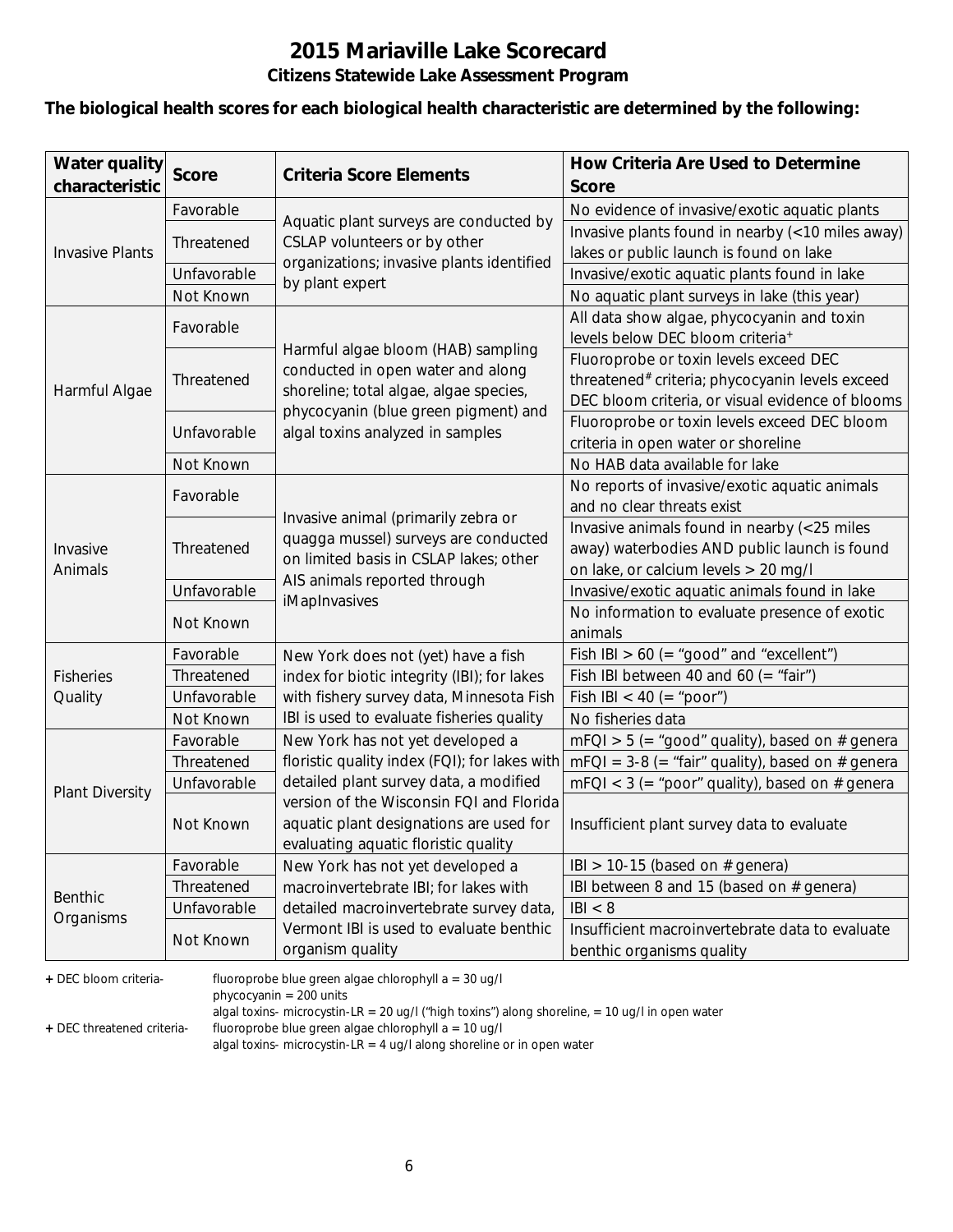### **Lake Perception**

Lake perception scores are based on the visual observations of CSLAP volunteers who answer questions on the Field Observation Form (http://www.dec.ny.gov/docs/water\_pdf/cslapsamobs.pdf) completed during sampling. The questions ask the volunteer to determine their perceptions of how clear the water looks, the abundance of aquatic plants, conditions affecting current recreational use, and the overall recreational quality of the lake.

Visual observations are very closely connected to measured water quality conditions. This information is helpful to lake managers in deciding on nutrient criteria, or the amount of nutrients that can flow into a lake without compromising its water quality. For New York State lakes, perception data collected by CSLAP volunteers is critical to the development of nutrient criteria (defining "how much is too much") and has been consistently collected by CSLAP volunteers since 1992.



*\** All years of CSLAP data collection for the lake except those for which data was not available.

| Lake Perception<br>Characteristic | Description of characteristic                                                                                                          | What it means                                                                                                                                                                                                                                                                                                |
|-----------------------------------|----------------------------------------------------------------------------------------------------------------------------------------|--------------------------------------------------------------------------------------------------------------------------------------------------------------------------------------------------------------------------------------------------------------------------------------------------------------|
| <b>Water Quality</b>              | Asks the user: How clear does the<br>water look today?                                                                                 | Clearer water usually indicates lower nutrient levels.                                                                                                                                                                                                                                                       |
| <b>Aquatic Plants</b>             | Asks the user: How abundant are<br>aquatic plants where people are<br>boating and swimming today?                                      | Lower abundances of aquatic plants usually provide proper<br>ecological balance and are less likely to contribute to recreational<br>use problems, although the absence of plants can also lead to<br>lake problems. Lakes with the most favorable assessments have<br>some plants, but not too many plants. |
| Recreation                        | Asks the user: What is your opinion of<br>the recreational quality of the lake?<br>What factors affect your perception of<br>the lake? | Users' perceptions are associated with water quality conditions<br>and aquatic plant coverage. Positive responses usually indicate<br>good water quality and little to no surface plant coverage.<br>Negative responses are usually associated with poor water quality<br>and/or invasive plants.            |

# **The following information is used to determine the lake perception scores.**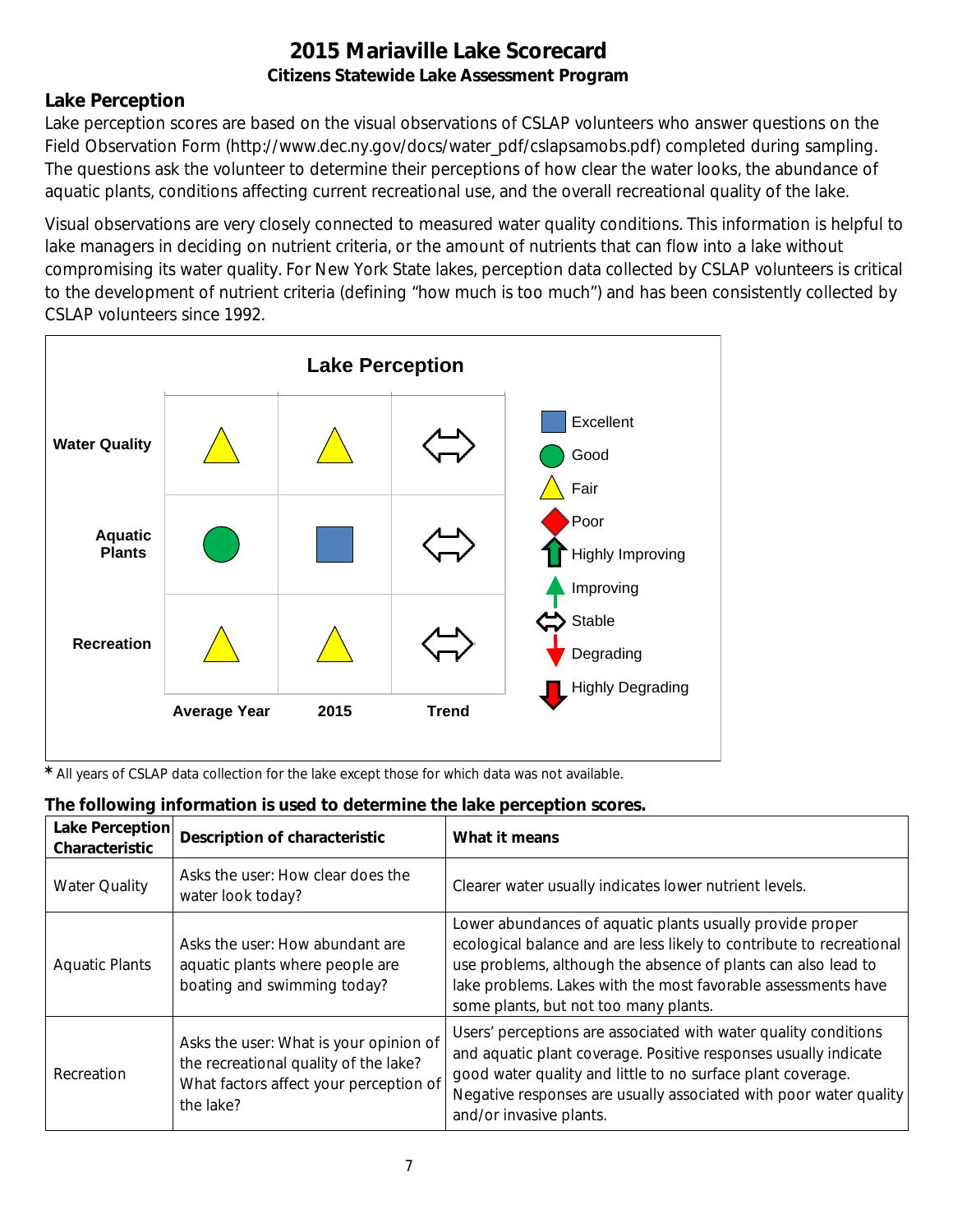#### **The lake perception scores for each lake perception characteristic are determined by the following:**

| Lake perception<br>characteristic | <b>Score</b> | Criteria Score Elements                                                                                              | How Criteria Are Used to Determine<br><b>Score</b>  |
|-----------------------------------|--------------|----------------------------------------------------------------------------------------------------------------------|-----------------------------------------------------|
|                                   | Excellent    | Water quality perception is evaluated on a<br>5 point scale during each CSLAP sampling                               | Average value $< 1.5$                               |
| <b>Water Quality</b>              | Good         | session, ranging from "crystal clear" (=1) to                                                                        | Average value $>1.5$ and $< 2.5$                    |
|                                   | Fair         | "severely high algae levels" (=5); average                                                                           | Average value $>2.5$ and $< 3.5$                    |
|                                   | Poor         | values are computed                                                                                                  | Average value $>3.5$                                |
|                                   | Excellent    | Aquatic plant coverage is evaluated on a 5                                                                           | Average value $>2$ and $< 2.5$                      |
|                                   | Good         | point scale during each CSLAP sampling                                                                               | Average value $>1.5$ and $< 2$ OR $> 2.5$ and $< 3$ |
|                                   | Fair         | session, ranging from "not visible at lake                                                                           | Average value $>3$ and $<$ 3.5 OR $<$ 1.5           |
| <b>Aquatic Plants</b>             | Poor         | surface" $(=1)$ to "plants densely cover<br>surface except in deepest areas" $(=5)$ ;<br>average values are computed | Average value $> 3.5$                               |
| Recreation                        | Excellent    | Recreational conditions are evaluated on a                                                                           | Average value $< 1.5$                               |
|                                   | Good         | 5 point scale during each CSLAP sampling                                                                             | Average value $>1.5$ and $< 2.5$                    |
|                                   | Fair         | session, ranging from "beautifulcould not                                                                            | Average value $>2.5$ and $< 3.5$                    |
|                                   | Poor         | be nicer" $(=1)$ to "lake not usable" $(=5)$ ;<br>average values are computed                                        | Average value $>3.5$                                |

**+** lake assessments- **water quality** = 1 = crystal clear, 2 = not quite crystal clear, 3 = definite algae greenness, 4 = high algae levels, 5 = severely high algae levels

**aquatic plants** =  $1$  = no plants visible,  $2$  = plants below surface,  $3$  = plants at surface,  $4$  = plants dense at surface,  $5$  = surface plant coverage

**recreation** = 1 = could not be nicer, 2 = excellent, 3 = slightly impaired, 4 = substantially impaired, 5 = lake not usable

### **The water quality trends for each water quality characteristic and measure of lake perception are determined by the following:**

| Highly Improving:        | linear regression correlation coefficient ( $R^2$ ) > 0.5 and p value < 0.01, with trend toward<br>higher "score"                           |
|--------------------------|---------------------------------------------------------------------------------------------------------------------------------------------|
| Improving:               | $R^2 > 0.33$ and p value < 0.05, or $R^2 > 0.5$ and p value < 0.05, or $R^2 > 0.33$ and p value < 0.01,<br>with trend toward higher "score" |
| Stable:                  | neither linear regression nor p value in statistically significant ranges as defined above                                                  |
| Degrading:               | $R^2 > 0.33$ and p value < 0.05, or $R^2 > 0.5$ and p value < 0.05, or $R^2 > 0.33$ and p value < 0.01,<br>with trend toward lower "score"  |
| <b>Highly Degrading:</b> | $R^2 > 0.5$ and p value < 0.01, with trend toward lower "score"                                                                             |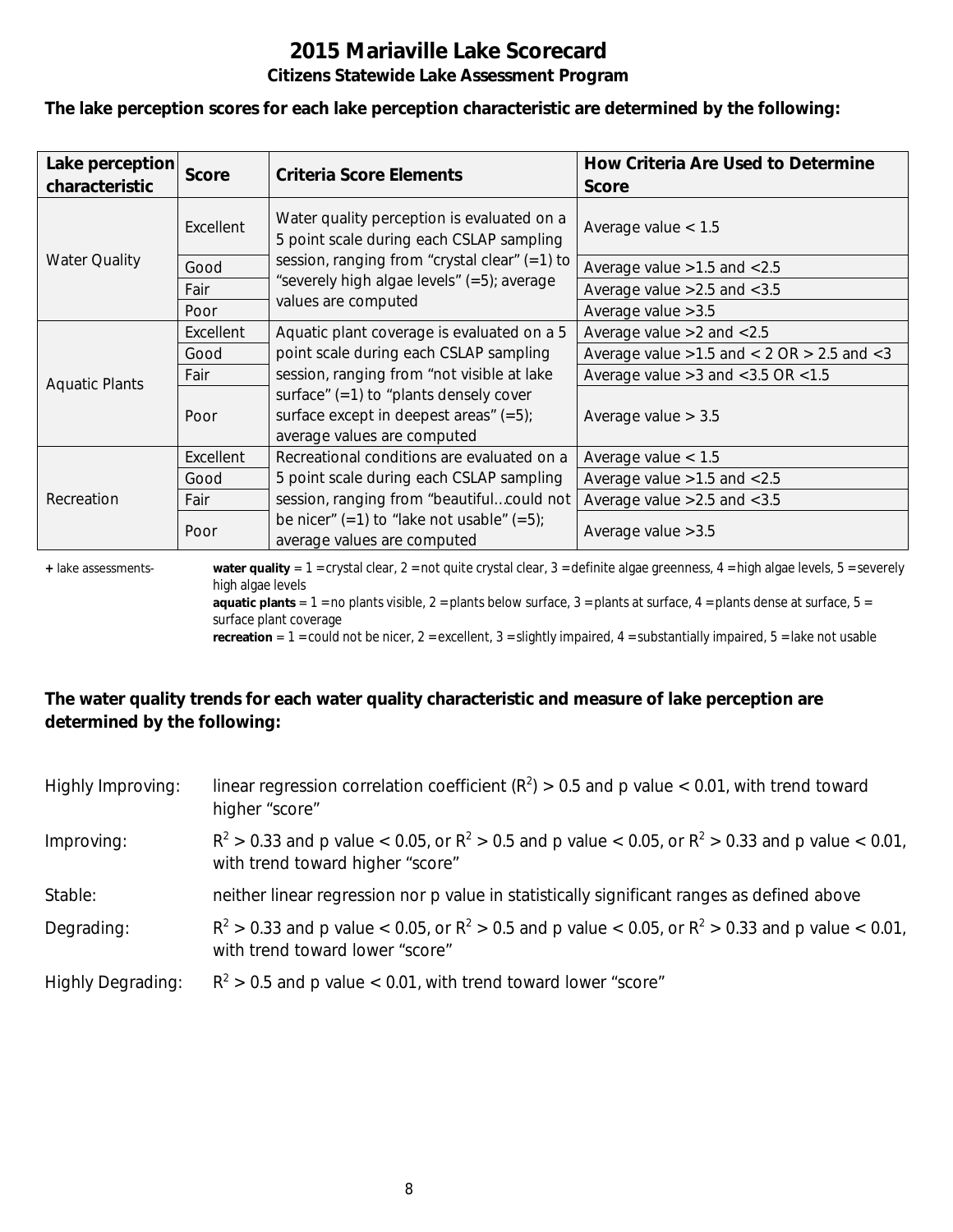### **Lake Uses**

Lake uses are defined as the best uses for a lake (drinking water, swimming, etc.) as determined by several factors. Lake uses are identified using CSLAP water quality, lake perception and biological assessment information to evaluate where a lake fits in the state Water Quality Standards and Classification system (see overview below).

Each lake use is scored based on the following assessment categories, using assessment methodology [\(http://www.dec.ny.gov/chemical/23846.html\)](http://www.dec.ny.gov/chemical/23846.html) established by DEC to evaluate impacts to lake uses:

- **Supported** no evidence of impacts to lake use;
- $\mathcal{L}^{\mathcal{L}}$ **Threatened**- no evidence of impacts to lake use, but some factor threatens this use (for example, changing water quality, conditions that are nearing impact levels, land-use changes, etc.);
- **Stressed** occasional or slight impacts to lake use;
- **Impaired** frequent or persistent conditions limit or restrict lake use; and  $\mathbf{r}$
- **Precluded** conditions prevent lake use. This category is uncommon in NYS (and CSLAP) lakes and is not included in the legend for most lake-use scorecard assessments.



*\** All years of CSLAP data collection for the lake except those for which data was not available.

### **Overview of the typical water quality classification and their best uses.** For more information visit www.dec.ny.gov/regs/4592.html#15990

| Best use        | Other uses                                                                                             | <b>Water Quality Classification</b> |
|-----------------|--------------------------------------------------------------------------------------------------------|-------------------------------------|
| <b>Drinking</b> | Bathing, swimming (recreation), fishing, and fish, shellfish and<br>wildlife reproduction and survival | Class AA & A                        |
| Bathing         | Swimming (recreation), fishing, and fish, shellfish and wildlife<br>reproduction and survival          | Class B                             |
| Swimming        | Same as Class B                                                                                        | Class C                             |
| Fishing         | Same as Class B and C                                                                                  | Class D                             |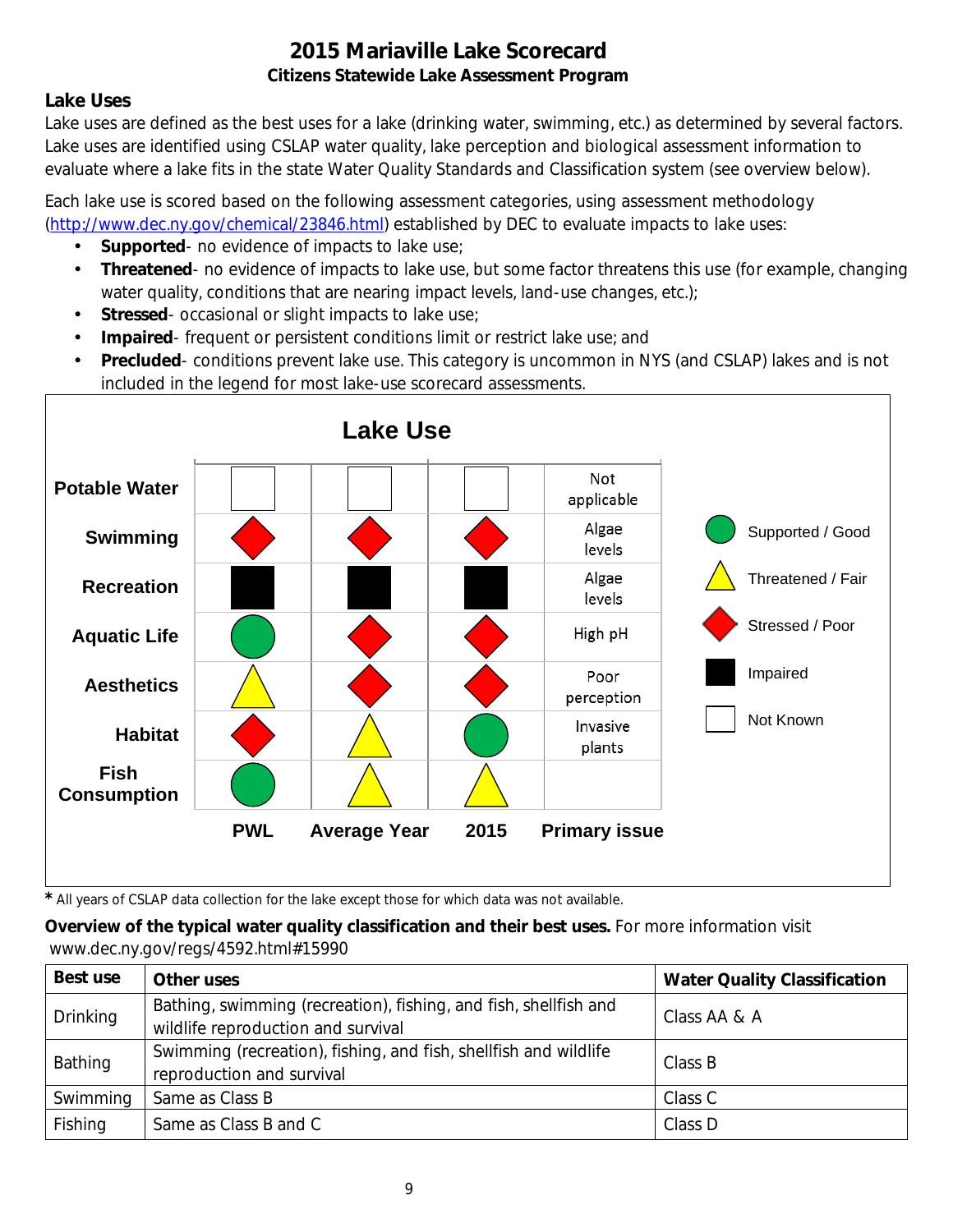#### **The following information is used to determine the condition of lake uses.**

| <b>Lake Use</b>                                                         | <b>Description of characteristic</b>                                                                                                                                                                                                                    | How this relates to CSLAP                                                                                                                                                                                                                                                                      |
|-------------------------------------------------------------------------|---------------------------------------------------------------------------------------------------------------------------------------------------------------------------------------------------------------------------------------------------------|------------------------------------------------------------------------------------------------------------------------------------------------------------------------------------------------------------------------------------------------------------------------------------------------|
| Potable Water                                                           | The lake is used for drinking water. Only Class<br>AA and A lakes have been approved for this use.                                                                                                                                                      | CSLAP data is not intended to assess the condition of<br>potable water. Other state and local monitoring<br>programs better address this use. However, some<br>CSLAP parameters-chlorophyll a, ammonia, arsenic,<br>iron, manganese, algal toxins-indicate potential<br>impacts to potability. |
| Bathing                                                                 | The lake is used for swimming and contact<br>recreation. This use is assessed in some lakes<br>only if they support a public bathing beach,<br>although it is evaluated in all lakes                                                                    | Several CSLAP sampling indicators-water clarity,<br>chlorophyll a, algal toxins, lake perception-can be<br>used to assess swimming conditions.                                                                                                                                                 |
| Recreation<br>(Swimming,<br>Boating, Fishing<br>and non-contact<br>use) | The lake is used for swimming, boating, fishing<br>and non-contact recreation. Even though some<br>lakes are not classified for this use, all CSLAP<br>lakes should support this use, consistent with the<br>federal goal to make all lakes "fishable." | Contact recreation is evaluating using the bathing<br>indicators described above. Non-contact recreation is<br>evaluated using the lake perception data (visual<br>observations) and aquatic plant surveys.                                                                                    |
| Aquatic Life                                                            | The lake is used by aquatic life. This is not an<br>official "use" designated by New York State, but<br>water quality standards and other criteria are<br>adopted to protect aquatic life.                                                              | Aquatic life impacts can be evaluated by a number of<br>CSLAP indicators, including pH, dissolved oxygen, and<br>the presence of invasive species.                                                                                                                                             |
| Aesthetics and<br>Habitat                                               | The lake is used for visual enjoyment or the<br>visual beauty of the lake. This is not an official<br>"use" designated by New York State, but water<br>quality criteria are adopted to protect aesthetics.                                              | Lake aesthetics can be impacted by a number of<br>factors, including algal blooms, nuisance weeds, or<br>simply reports that "the lake looks bad," all of which<br>are evaluated in CSLAP. Lake habitat is evaluated<br>against the presence and management of exotic<br>plants                |
| <b>Fish Consumption</b>                                                 | The lake is used for consumption of fish. All<br>lakes are assumed to support this use unless<br>otherwise indicated.                                                                                                                                   | CSLAP does not collect data or information to<br>evaluate fish consumption. All CSLAP lakes are<br>evaluated against the New York State Department of<br>Health: Health Advice on Eating Fish You Catch<br>(http://www.health.ny.gov/environmental/outdoors/fi<br>sh/health_advisories/).      |

For many CSLAP lakes, some of the lakes designated uses have previously been evaluated; a summary of these assessments can be found on the DEC Priority Waterbody List (PWL) developed for each of the 17 major drainage basins in the state. These can be found at [http://www.dec.ny.gov/chemical/23846.html.](http://www.dec.ny.gov/chemical/23846.html) For some lakes, these are derived from historical assessments of CSLAP or other water quality data, while for others, no PWL assessments are yet available. The "rules" for these assessments are cited in the state Consolidated Assessment and Listing Methodology (CALM) [\(http://www.dec.ny.gov/chemical/23846.html\)](http://www.dec.ny.gov/chemical/23846.html) have changed several times over the last decade, and the CALM document continues to be updated as new assessment tools are evaluated and adopted. The first column of the scorecard reflects the most recent PWL assessment, if available, for each CSLAP waterbody. Non CSLAP data, including "institutional" data (treated water data, bacterial data, consumer confidence report (CCR) summaries, and need for enhanced treatment) may be used for PWL assessments, but are not summarized here.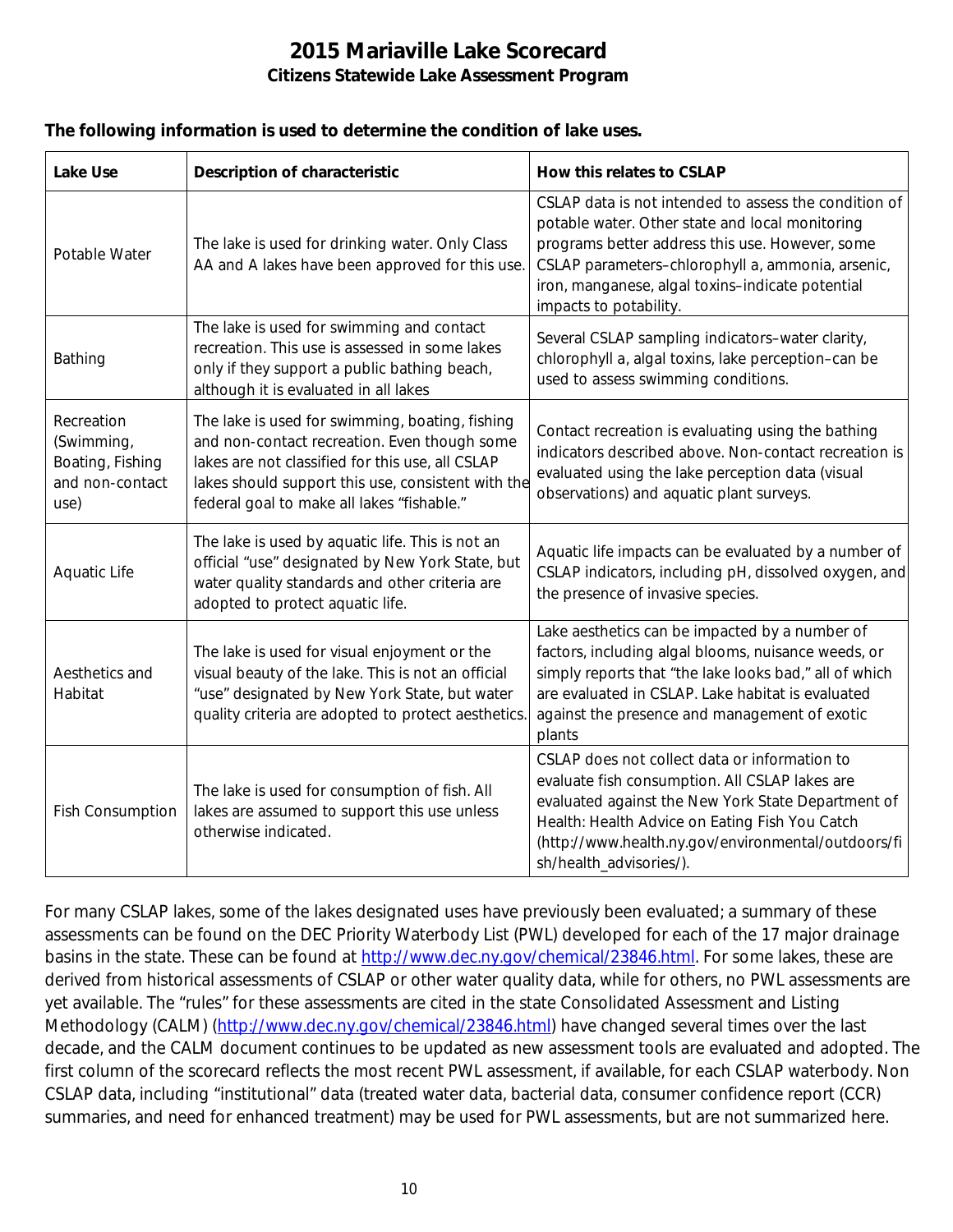| <b>Lake Use</b>     | <b>Score</b>    | <b>Criteria Score Elements</b>                                                                                     | <b>How Criteria Are Used to Determine</b>                  |
|---------------------|-----------------|--------------------------------------------------------------------------------------------------------------------|------------------------------------------------------------|
|                     |                 |                                                                                                                    | <b>Score</b>                                               |
| Potable Water       | Supported       |                                                                                                                    | No evidence of any criteria violations (see below)         |
|                     | Threatened      | Surface water chlorophyll a and HABs<br>data, and deepwater metals data are<br>used to evaluate potable water use. | Avg hypolimnetic $NH_4 > 1$ , Fe $> 0.5$ , As $> 0.3$ , or |
|                     |                 |                                                                                                                    | Mn >1; avg open water MC-LR > $0.5$                        |
|                     | <b>Stressed</b> |                                                                                                                    | >10d consec. open MC-LR>0.3 or BGA>30; Avg                 |
|                     |                 |                                                                                                                    | hypolimnetic $NH_4 > 2$ , Fe $> 1$ or Mn $>1$ ; avg        |
|                     |                 | Waterbodies not classified as potable                                                                              | open water MC-LR $> 1$ ,                                   |
|                     | Impaired        | water supplies cited as "not known"                                                                                | Avg chl.a > 4 (Class AA)-6 (Class A) ug/l, hypo.           |
|                     |                 | (with impacts cited as "not applicable"                                                                            | arsenic > 10 ug/l, violation of MCLs, municipal            |
|                     |                 |                                                                                                                    | shut-down, or excessive water treatment needed             |
|                     | Not known       |                                                                                                                    | No chlorophyll or deepwater nutrient data                  |
|                     | Supported       |                                                                                                                    | No evidence of any criteria violations (see below)         |
|                     | Threatened      | Surface water chl a, water clarity, and                                                                            | Statistically significant WQ degr.; infrequent or          |
|                     |                 | HABs data used to evaluate bathing use.                                                                            | single small site MC-LR>20 or shore BG >25-30              |
|                     | Stressed        |                                                                                                                    | >10% water clarity readings < 1.2m; or single              |
|                     |                 | Bathing assessments included here                                                                                  | shoreline bloom MC-LR > 20; or open BG Chl >               |
| Bathing             |                 | reference bathing criteria cited in the                                                                            | 30; recreation = "impaired" w/beach present                |
|                     |                 | PWL; "public bathing" is evaluated with                                                                            | Open MC-LR > 20 ug/l or avg Secchi < 1.2m; or              |
|                     | Impaired        | bacteria and DOH beach data and is                                                                                 | multiple site and persistent shore MC-LR $>$ 20 or         |
|                     |                 | reflected in the assessment information                                                                            | shore BG Chl > $25-30$ ; beach closure > 4 wks or          |
|                     |                 | here (if available) but not quantified                                                                             | control needed                                             |
|                     | Not known       |                                                                                                                    | No chlorophyll, clarity, HAB or perception data            |
|                     | Supported       | Surface water chl a, water clarity, and                                                                            | No evidence of any criteria violations (see below)         |
|                     | Threatened      | HABs data used to evaluate bathing use.                                                                            | Same as bathing or avg TP > 20 ug/l; >25%                  |
|                     |                 |                                                                                                                    | slightly impaired frequency recreation AND >               |
|                     |                 | Bathing assessments included here                                                                                  | 10% poor clarity triggering slight impairment              |
| Recreation          | <b>Stressed</b> | reference bathing criteria cited in the                                                                            | Same as bathing or >10% Chl.a samples > 10                 |
|                     |                 | PWL; "public bathing" is evaluated with                                                                            | uq/l                                                       |
|                     | Impaired        | bacteria and DOH beach data and is                                                                                 | Same as bathing or Avg chl.a > 10 ug/l                     |
|                     | Not known       | reflected in the assessment information<br>here (if available) but not quantified                                  | No chlorophyll, clarity, HAB or perception data            |
|                     | Supported       |                                                                                                                    | No evidence of any criteria violations (see below)         |
|                     |                 |                                                                                                                    | Inferred/measured DO < 1; 10% pH < $6.5$ or                |
|                     | Threatened      |                                                                                                                    | >8.5                                                       |
|                     | <b>Stressed</b> | pH, (inferred) dissolved oxygen, and the                                                                           | Avg DO < $6.5$ or > 8.5; inferred/measured DO <            |
| <b>Aquatic Life</b> |                 | presence of AIS species are used to                                                                                | 1 for Class T/TS                                           |
|                     | Impaired        | evaluate aquatic life                                                                                              | Avg pH < 6 or >9; Avg DO < 6.5 or > 8.5                    |
|                     |                 |                                                                                                                    | w/documented fish impacts; inferred/measured               |
|                     |                 |                                                                                                                    | DO <1 w/documented fish impacts                            |
|                     | Not known       |                                                                                                                    | No pH, DO, or AIS information available                    |

### **The lake use scores for each lake use characteristic are determined by the following:**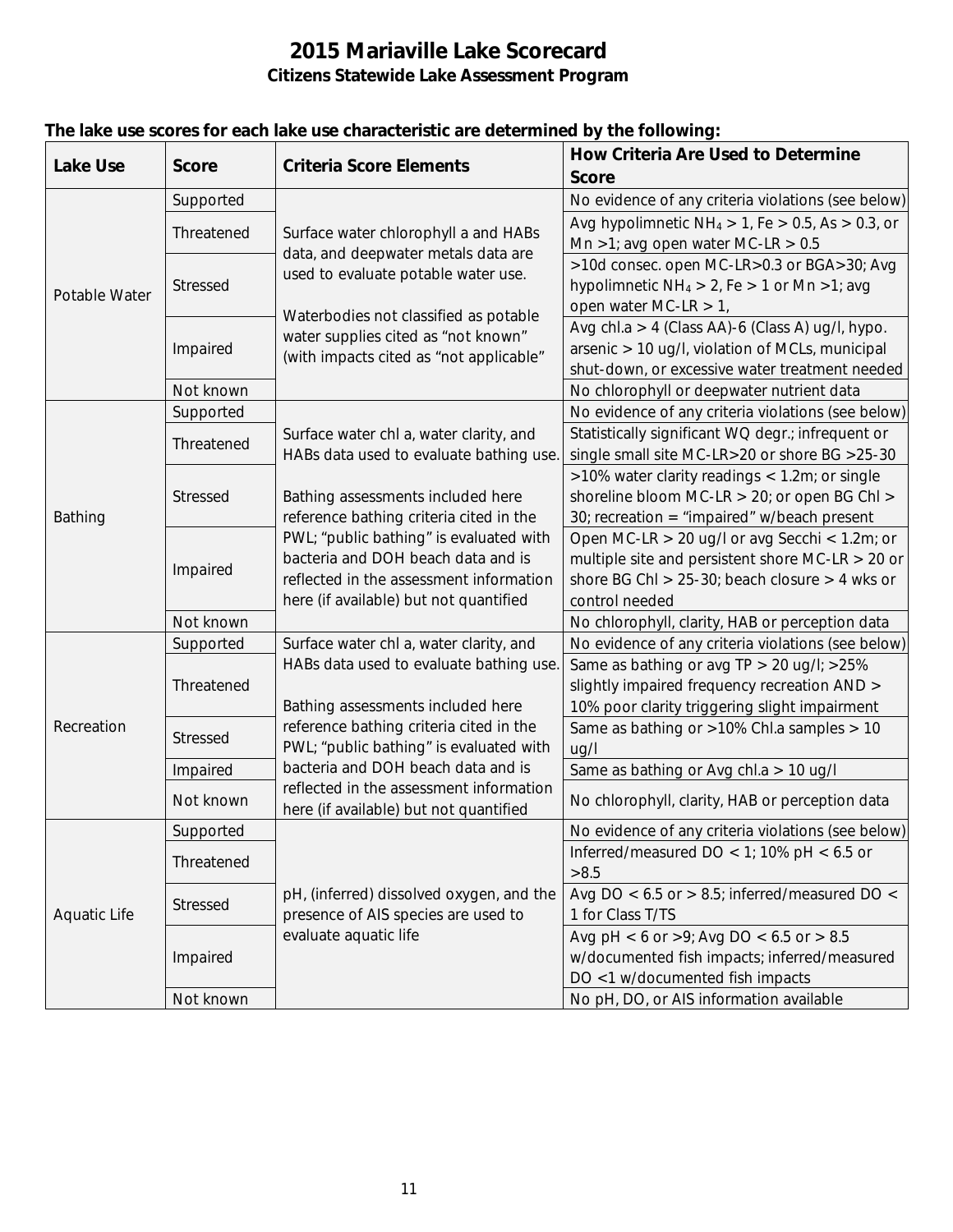| <b>Lake Use</b>         | <b>Score</b> | <b>Criteria Score Elements</b>                                                                                                                                                                                                                                            | <b>How Criteria Are Used to Determine</b><br><b>Score</b>                                                                                                                                                                                                                                                                  |
|-------------------------|--------------|---------------------------------------------------------------------------------------------------------------------------------------------------------------------------------------------------------------------------------------------------------------------------|----------------------------------------------------------------------------------------------------------------------------------------------------------------------------------------------------------------------------------------------------------------------------------------------------------------------------|
| Aesthetics /<br>Habitat | Good         | Aesthetics are evaluated through<br>perception surveys and the presence of<br>HABs and native species, while habitat is<br>evaluated against AIS species. These<br>categories are not recognized by EPA as<br>designated uses, so they are evaluated<br>as a "condition". | No evidence of any criteria violations (see below)                                                                                                                                                                                                                                                                         |
|                         | Fair         |                                                                                                                                                                                                                                                                           | Occasional aquatic plant treatment required for<br>invasive (habitat) or native (aesthetics) plants;<br>Aesthetics: "slightly impaired" due to algae or<br>weeds >25%; "definite algae greenness" >25%;<br>1x open water or shoreline bloom notification;<br>>25% surface weeds; >10% TP samples > 20<br>ug/l              |
|                         | Poor         |                                                                                                                                                                                                                                                                           | Routine aquatic plant treatment required for<br>invasive (habitat) or native (aesthetics) plants;<br>Aesthetics: "slightly impaired" due to algae or<br>weeds >50%; "definite algae greenness" >50%;<br>> 1x open water or large or widespread<br>shoreline bloom notification; > 50% surface<br>weeds; avg $TP > 20$ ug/l |
|                         | Not known    |                                                                                                                                                                                                                                                                           | No perception, HAB or AIS information                                                                                                                                                                                                                                                                                      |
| Fish<br>Consumption     | Supported    | Fish consumption is not evaluated<br>through CSLAP- PWL listings are based<br>on whether a waterbody is cited on the<br>DOH Health Advice for Consumption of                                                                                                              | No evidence of any criteria violations (see below)                                                                                                                                                                                                                                                                         |
|                         | Threatened   |                                                                                                                                                                                                                                                                           | High toxins in any HAB sample or persistent BGA<br>blooms                                                                                                                                                                                                                                                                  |
|                         | Stressed     |                                                                                                                                                                                                                                                                           | Fish tissue data indicates measurable level of<br>contaminants but no listing on DOH Health<br>Advice on Eating Sports Fish and Game                                                                                                                                                                                       |
|                         | Impaired     |                                                                                                                                                                                                                                                                           | Waterbody cited on DOH Health Advice on<br>Eating Sports Fish and Game                                                                                                                                                                                                                                                     |
|                         | Not known    |                                                                                                                                                                                                                                                                           | No fish tissue data; potential impacts not cited                                                                                                                                                                                                                                                                           |

+ proposed NNC (numeric nutrient criteria): for potable water: Class AA lakes: chlorophyll a = 4 ug/l; for Class A lakes = 6 ug/l;

#### proposed NNC (numeric nutrient criteria) for swimming: chlorophyll a = 10 ug/l (all classes); water clarity = 1.2 meters (= 4 feet), TP = 20 ug/l

#### **Summary**

The information displayed in the scorecard is intended to give a quick and comprehensive overview of the results from CSLAP assessments and lake data collected by DEC, academics and private consultants.

CSLAP scorecards summarize information related to water quality, lake perception, biological condition and lake uses. The data and other information collected through CSLAP, or other sources, contribute to the evaluation of lake uses.

This information is the basis for the water quality assessments conducted as part of DEC's waterbody inventory. More comprehensive summaries of CSLAP data are included in individual lake reports and regional and statewide CSLAP data summaries. To fully understand CSLAP lakes, those interested should review the information found in scorecards, individual lake summaries, and regional and statewide CSLAP reports.